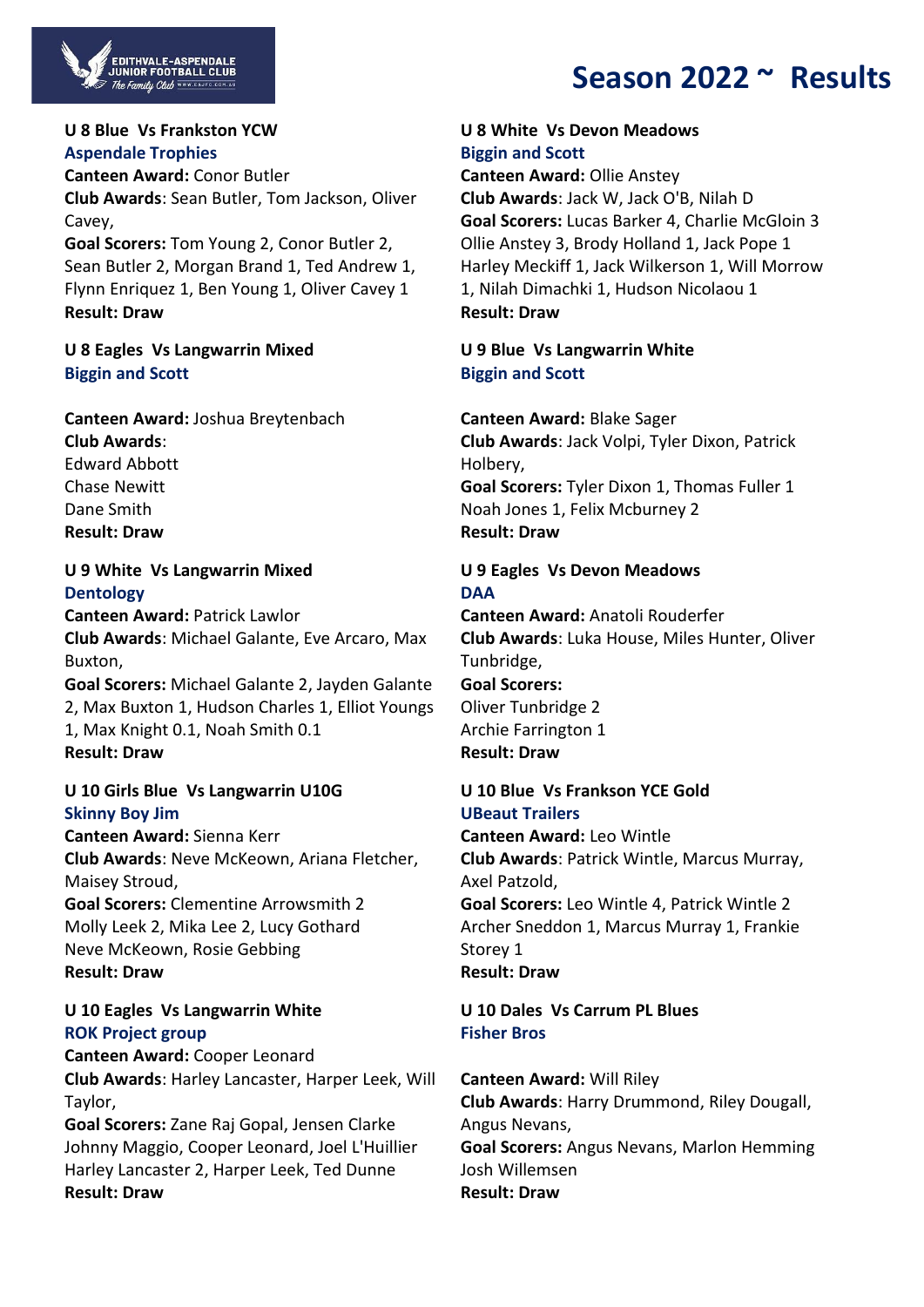

#### **U 11 White Vs Carrum PL Blues PBE Electrical**

,<br>EDITHVALE-ASPENDALE<br>JUNIOR FOOTBALL CLUB The Family Club **WWW.EASTG.co** 

**Canteen Award:** Charlie Talbot **Club Awards**: Rhys M, Zac B, Sam O'B **Goal Scorers:** Rhys Mitchell - 3 Liam Adams, Will McCallum, Zac Buza, Nic Richardson, Seb Meyer, Sam O'Brien - 2 Aiden Cramer, Ben Segota, Archer Lakeland, Charlie Talbot – 1 **Result: Win**

#### **U 12 Girls Blue Vs Mornington JFC Attards**

**Club Awards**: Isobel McCaffrey, Alana White, Olivia Morrow, Sarah Bailey **Goal Scorers:** Clover Dunn-Whitney 2 Luna Kovac 2, Codi Kerr 1, Abbey Leonard 1 Charli Marsh-Bibb 1, Leila Gothard 1, Millie Marshall 1, Kasey Moor 1, Isobel McCaffery 1 **Result: Win**

#### **U 12 Blue Vs Carrum PL Blues ROK Project group**

**Canteen Award:** Blake Kristalyn **Club Awards**: Ben L'Huillier, Stefan Fewkes, Jaden Smits, Cooper Bruce **Goal Scorers:** Connor Charles 2, Sol Wonnacott 1 Max Lalor1 **Result: Loss**

**U 13 Blue Vs Chelsea Compass Financial Group**

**Goal Scorers:** Josh Henriques 1 Oliver Okulski 1

**Result: Loss**

**U 14 Girls Blue Vs Mordi Florist**



**Result: Forfeit**

### **U 11 Eagles Vs Pearcedale Panthers Mentone Toyota**

**Club Awards**: Leo Kuperus, Alex Libbis, Tom Jeffrey **Goal Scorers:** Charlie O'Gorman **Result: Loss**

#### **U 12 Girls White Vs Karingal Bulls Mordi Florist**

#### **Club Awards**:

Paige Beatie, Micah Hulme, Lily Thompson, Amelia Baker **Result: Loss**

### **U 12 White Vs Mount Eliza Red Unitex**

**Canteen Award:** Rory Clarke **Club Awards**: Logan Lindsay, Frankie Peterson, Kobe Metz, Oscar Rockman **Goal Scorers:** Mitchell Beckman Max Dyett **Result: Loss**

### **U 13 White Vs Mornington Basement Construction Services**

**Canteen Award:** Ben Williams **Club Awards**: Jackson Parker, Jack Forbes, Oscar Fox, **Goal Scorers:** Mali 1, Cooper Bruce 1, Noah T 1 **Result: Loss**

**U 14 Girls White Vs PBE Electrical**



03 9587 8887 WWW.PBE ELECTRICAL.COM

**Result: BYE**